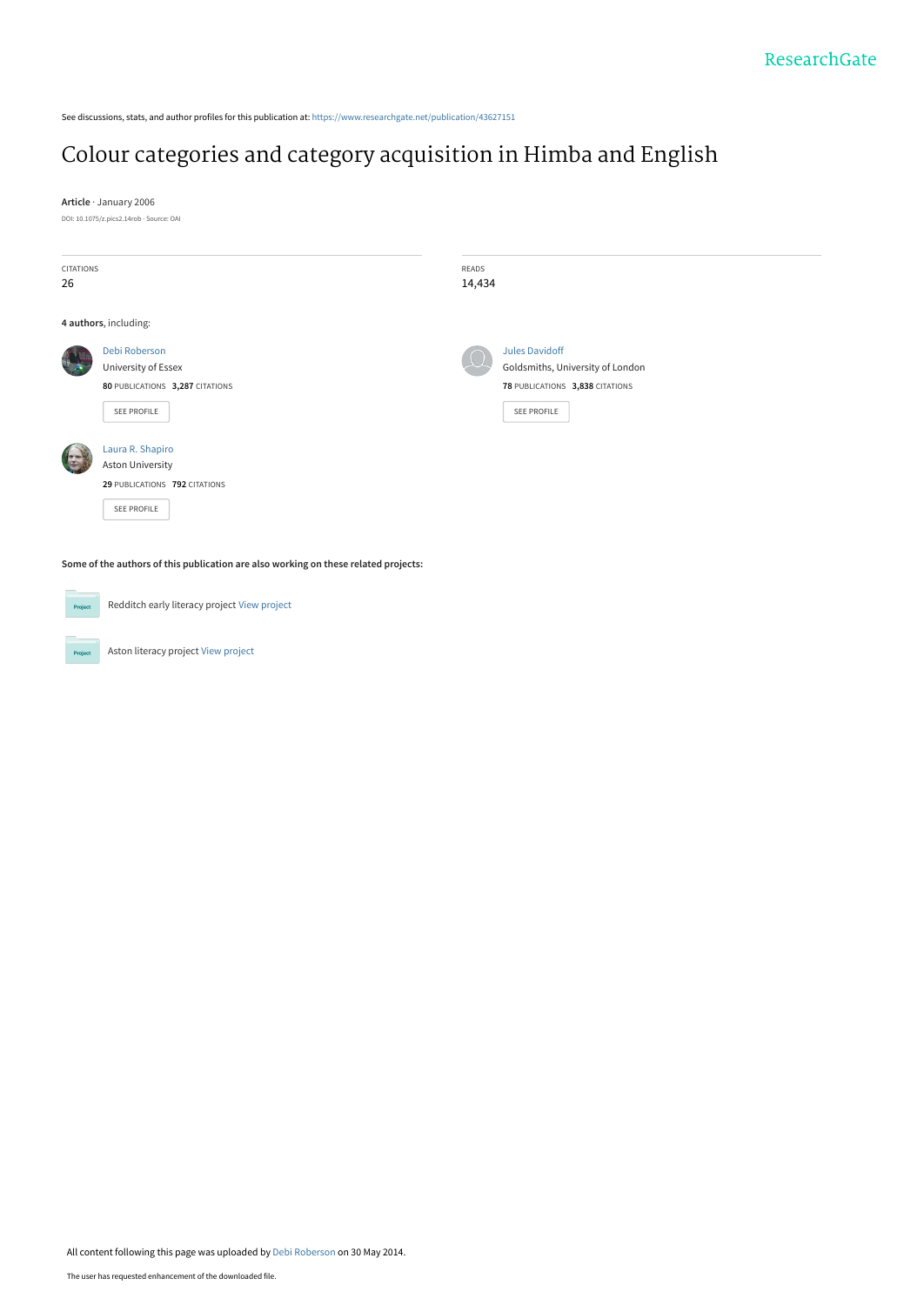## **COLOUR CATEGORIES AND CATEGORY ACQUISITION IN HIMBA AND ENGLISH**

## DEBI ROBERSON, JULES DAVIDOFF, IAN R.L. DAVIES & LAURA R. SHAPIRO

*University of Essex, Goldsmiths College, University of Surrey and University of Warwick* 

For over fifty years, the domain of colour categorization has been used as a testing ground to investigate the degree to which culture (through language) might influence thought. While it has been known for many years that different cultures use different sets of linguistic categories to describe the visible range of colours, many researchers retain the view, first put forward by Berlin and Kay (1969) that there is a particular set of basic colour categories, shared between all humans, named in English by basic colour terms (BCTs) and deriving from the structure of the visual system (e.g. Guest & Van Laar 2002; Munnich  $\&$ Landau 2003). These basic categories (named in English as: *red, green, blue, yellow, black, white, grey, pink, orange, purple* and *brown*) are considered distinct from other terms (for example, *turquoise* or *maroon*) because they are known to all members of a community, not subsumed within another category and generally named with mono-lexemic words (Kay, Berlin & Merrifield 1991). This view proposes that the organization of cognitive representations of colour (the set of possible categories) is tightly constrained by perception, even though the organization of linguistic categories for colour varies widely.

At the same time, there is a growing body of evidence, from a variety of other cognitive domains, that interactions between culture, language and thought are widespread and complex. Gumperz and Levinson (1997) found that variations in number systems were mirrored by differences in numerical reasoning, and both Levinson (1996), Levinson, Kita, Haun and Rasch (2002) and Choi, McDonough, Bowerman and Mandler (1999) found similar results for cultures whose categories for spatial relations differed. Malt and Johnson (1998) found that category judgments for artefact categories were made in line with semantic categories; a result also found for classification by material or shape by Lucy (1992), for time by Boroditsky (2001), and for modes of motion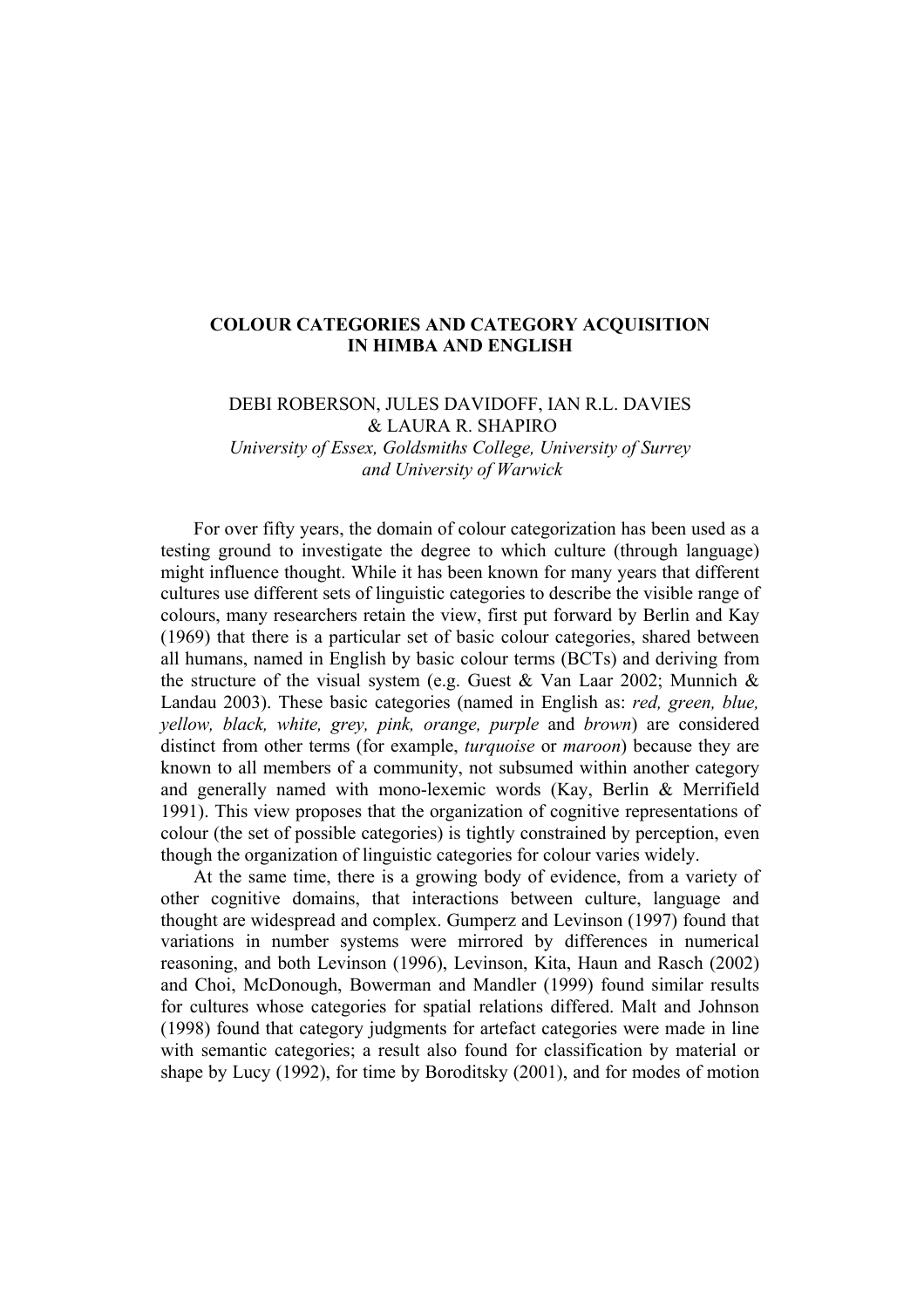by Gennari, Sloman, Malt and Fitch (2000). Roberson, Davidoff and Shapiro (2002) found that speakers of a language that does not distinguish basic shape categories (square, circle, and triangle) were unable to sort stimuli into these categories, whereas Sera and colleagues (Sera, Berge & Pintado 1994; Sera, Elieff, Forbes, Burch, Rodriguez & Dubois 2002) have reported differing effects of grammatical gender on classification across languages. Thus the weight of evidence in favour of tight links between culture, language, and thought would make colour a unique field of classification, if cognitive colour categories can truly be independent of the terms used to describe them.

A series of cross-cultural studies of adult colour categorization have found consistent differences in a range of perceptual and memory tasks, systematically linked to the colour categories in each culture (Davidoff, Davies & Roberson 1999; Roberson, Davies & Davidoff 2000). Most recently, Roberson, Davidoff, Davies & Shapiro (2005) have shown that, even though two coding systems may appear to be superficially very similar, speakers of the two languages encode, remember and discriminate colour stimuli in different ways. Himba, a language spoken by a semi-nomadic, cattle-herding people in South West Africa, shows similarity in its number of linguistic categories for colour to Berinmo, the Papua New Guinean language previously studied by Roberson et al. (2000). Both languages have five basic colour categories, according to the criteria of Kay et al. (1991). However, Himba participants showed categorical perception only for their own linguistic categories and not for either the supposed universal categories, as occurring in English, or to those of the Berinmo language.

These findings might be accounted for in several different ways. Firstly, it might be the case that all adults have a universal set of cognitive categories that may be innately determined and independent of the terms used to describe them. Despite this, they might always recruit a culture-specific naming system, even when making perceptual matching judgements for colour, so that two items that are called by the same name would always be judged more similar than two items that are given different names, as suggested by Munnich and Landau (2003). This seems unlikely, however, for three reasons. Firstly, there is no correspondence between BCTs and any processes yet found in the visual system (Boynton 1997; Webster, Miyahara, Malkoc & Raker 2000; Valberg, 2001) that would support such a universal categorization system. Secondly, nameability has been shown to be an important feature of colour sets, independent of any perceptual qualities of focality (Guest & Van Laar 2002), and thirdly, a number of recent cross-cultural studies have found no increased salience for the proposed universal 'focal' colours (Davidoff, Davies &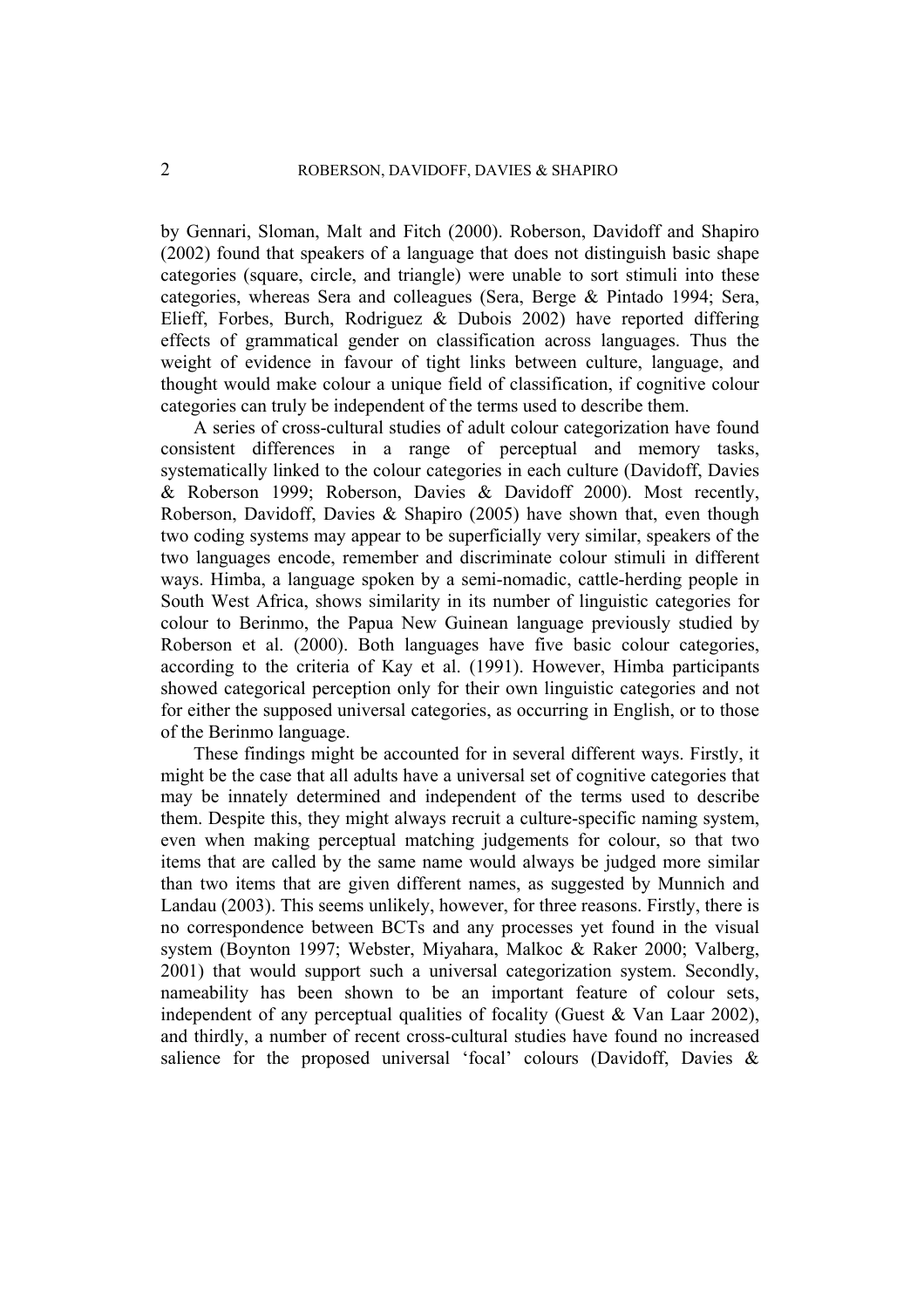Roberson 1999; Jameson & Alvarado 2003; Özgen & Davies 1998; Roberson, Davidoff, Davies & Shapiro 2004; Roberson et al. 2005) around which it has been suggested such universal categories develop (Rosch Heider 1972).

Alternatively, all humans might be born with a universal set of cognitive categories, that are later distorted by learning the appropriate set of categories for their language (Bornstein, Kessen & Weiskopf 1976; Franklin & Davies 2004). Such distortions might arise if learned colour categories were mentally represented by prototypes and these stored representations acted as perceptual magnets, distorting the perceived colour space. Some recent studies of languages having eleven basic categories (Sturges & Whitfield 1997; Guest & Van Laar 2000; Lin, Luo, MacDonald & Tarrant 2001) have provided some support for the pre-eminence of category centres, or 'foci'. Moreover, recent training studies have shown that new categories can be induced for brightness (Goldstone 1994) and for hue (Özgen & Davies 2002). However, many recent studies have suggested that cognitive organization changes in these cases, because there is a shift in attention to differences at category boundaries that causes enhanced discrimination of boundary items, relative to category centres (Özgen & Davies 2002; Roberson & Davidoff 2000; Pilling, Wiggett, Özgen & Davies 2003; Goldstone 1998). Such a mechanism for category acquisition would imply less, rather than more attention to category centres, over time.

Finally, it might be the case that there is no single set of categories that is universal and independent of culture and language, and that all divisions of the perceived continuum of colour must be learned. In that case, individuals who have yet to learn the set of categories appropriate to their own culture and language might still group colours in a principled way, such as by similarity, but fail to categorize along the lines of the proposed universal set. The tendency to group by similarity is pervasive, both across cultures and across cognitive domains. Colour cognition is no exception to this and no culture / language has yet been reported that violates this principle by grouping together two areas of colour space (for example, yellow and blue) in a category that excludes the intermediate area (for example, green).<sup>[1](#page-3-0)</sup> Roberson, Davidoff and Braisby (1999)

 $\overline{a}$ 

<span id="page-3-0"></span><sup>&</sup>lt;sup>1</sup> However, McNeill (1972) documents a number of instances of languages in which a term comes, over time, to be used for either one of opposing colours (red / green or blue / yellow) in different derivative languages. In the case of Slavonic languages, the same term, *plav*, at different times has meant 'pale yellow / blonde' in some East Slavonic languages, but 'pale blue' in some South and West Slavonic languages. Fasske, Jentsch and Michalk (1972) suggest that the original meaning of the term in Proto-Indo-European was 'pale' or 'grey' and that the 'yellow / blonde' meaning came from the 'pale' sense, while the 'pale blue' meaning came from the 'grey' sense.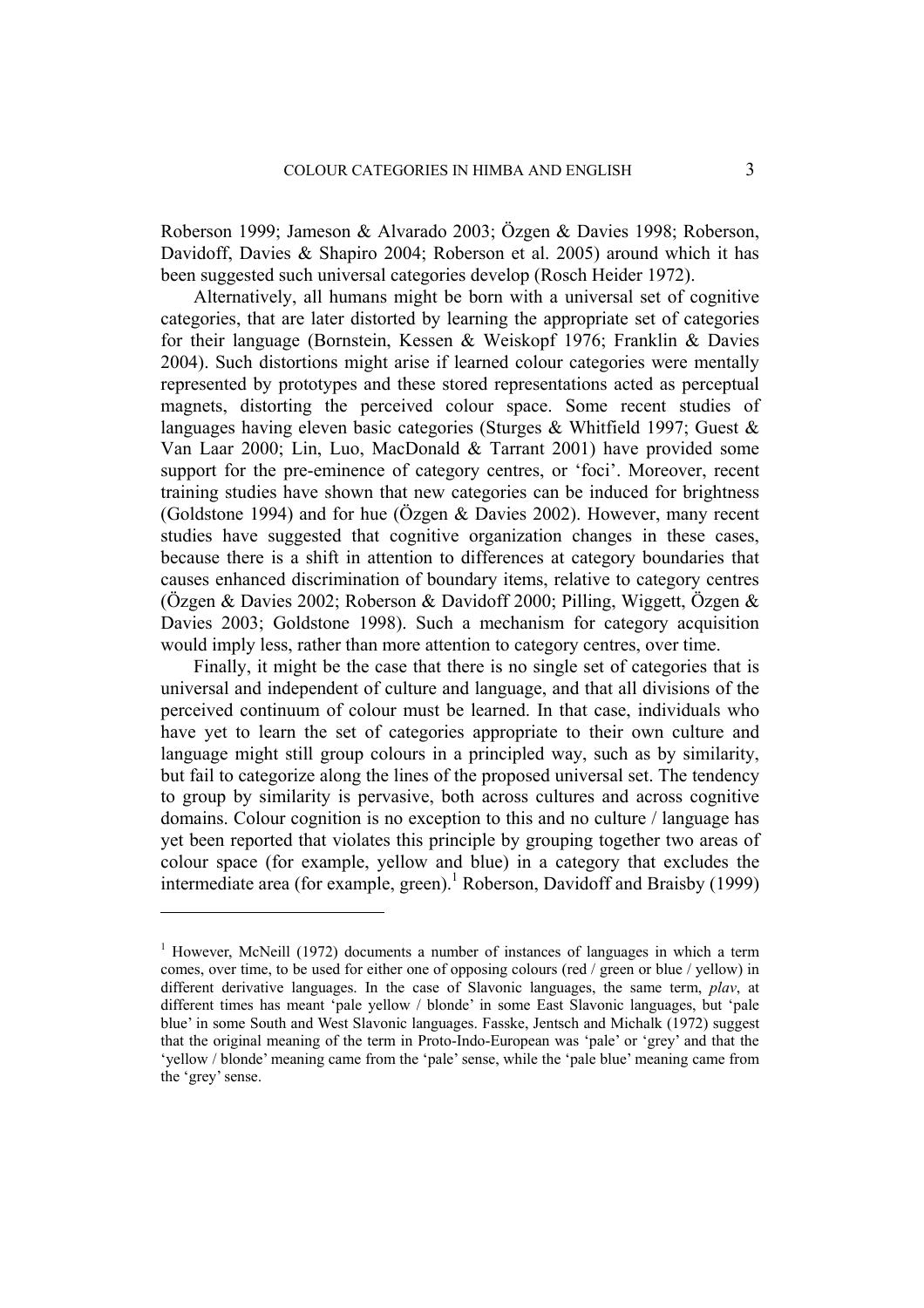found that an adult patient with colour anomia, who had lost the ability to categorize colours, explicitly grouped colours on the basis of perceptual similarity. If categories are initially formed based on the relative similarity of stimuli, as Dedrick (1996) and Roberson et al. (2000) have argued, then both the range of available stimuli in the environment and variability in the need to communicate about colour should affect the eventual set that a community arrives at.

A further set of studies examined this question by turning to a new source of evidence: the acquisition of colour terms by children. Estimates of the age at which children acquire a minimum colour vocabulary (four basic terms) have dropped from the 7-8 years of age estimated by Binet and Simon (1916) to 2-3 years (Shatz, Behrend, Gelman & Ebeling 1996; Andrick & Tager-Flusberg 1986), but competent use of a full set of BCTs is acquired relatively late, compared to other dimensional terms (Bornstein 1985; Mervis, Bertrand & Pani 1995; Soja 1994; Sandhoffer & Smith 1999) even by English-speaking children for whom the set of basic terms to be acquired would be just those that are presumed to be universally present before the correct terminology is acquired. With constant intensive training, children as young as 1.5 years can produce and use some colour terms accurately (Cruse 1977; Mervis, Catlin & Rosch 1975), but hundreds of training trials are required to reach such early competence (Rice 1980), compared to the single presentation learning demonstrated for object terms (Carey 1978). With choices restricted to only two widely separated colours (for example, red and green), young children may show the same degree of success as for dimensions such as size or form (Pitchford & Mullen 2001) but, without intensive input, estimates of the age at which children acquire a full set of colour terms fall between two and six years. depending on the number of terms examined and the measures of knowledge taken. Our studies examined naming and comprehension systematically over a three-year period in order to establish a reliable measure of children's colour term acquisition.

The study also examined whether colour term acquisition might differ in speakers of different languages. In the framework of a presumed innate, universal fixed set of colour categories, Bornstein (1985) predicted that acquiring colour terms would be even more difficult for children learning a language in which the innate universal set must be over-written by a new set, even if there were fewer terms to be learnt. They might have to assimilate their existing hue-based universal categories into a new and orthogonal set of semantic categories based on another dimension, such as lightness in the case of the Dani reported by Rosch Heider (1972). Similarly, Bowerman and Choi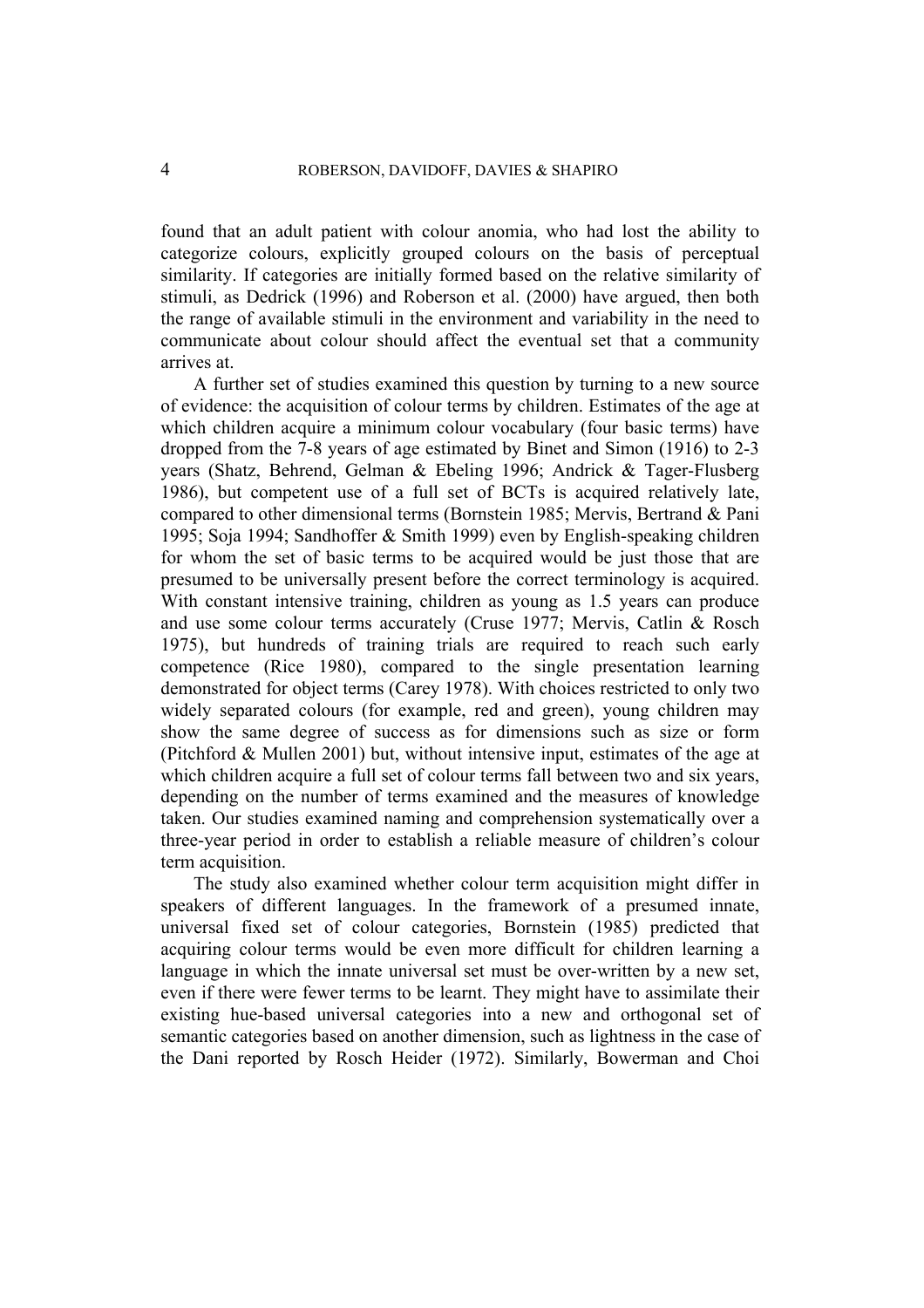(2003) suggest that, the more robust and pre-potent the pre-linguistic organization of the perceived world is, the greater the resistance that language acquisition would have to overcome, in order to re-structure mental life. Thus, the acquisition of a set of named categories that are different to the presumed set of innate, universal categories might show a different developmental pattern to that of English-speaking children.

Roberson et al. (2004) addressed these questions in a study that included a group of young English children, who were tested initially before they entered pre-school and, subsequently, through three years of formal education, and a group of Himba children from northern Namibia, few of whom received any formal education during the period of the study. Himba has five BCTs according to the criteria of Kay et al. (1991). Children's colour term knowledge and memory for colours were tested at six-month intervals over three years. At the first test, 32 English three-year-olds and 36 four-year-olds were tested, along with 42 Himba three-year-olds and 27 Himba four-year-olds. In the longitudinal sample, 28 of the English three-year-olds and 63 of the Himba children completed all six tests. All had normal colour vision. Color Aid matte stimuli were used (best examples of black, white, grey, red, orange, yellow, green, blue, pink, purple and brown, together with eleven intermediate colours). The children completed a colour term listing task ("tell me all the colours that you know"), colour naming ("what colour is this?"), colour term comprehension ("can you find a red one?") and a recognition memory task in each of the six testing sessions. Full details of the methodology can be found in Roberson et al. (2004).

Despite the considerable environmental, linguistic and educational differences between the two groups, there were some noticeable similarities in our data. Considering the order in which colour terms were learned, the order of acquisition observed over time differed according to the measure used and showed great individual variation. However, no measure showed the pattern, predicted by universalist theory, in which primary colour terms (in English: *red, blue, green* and *yellow*) are learned before non-primary terms, a finding consistent with other recent studies. Over the course of the longitudinal study, neither population showed a predictable order of acquisition, and there were considerable individual differences in term acquisition, such that terms for brown and grey were acquired very early by some children, although the English group, as a whole, acquired the terms *brown* and *grey* later than other terms (consistent with Pitchford & Mullen 2002). The present study supported previous findings of the lack of a predictable order of term acquisition in both languages (e.g. Macario 1991; Mervis et al. 1975; Pitchford & Mullen 2002;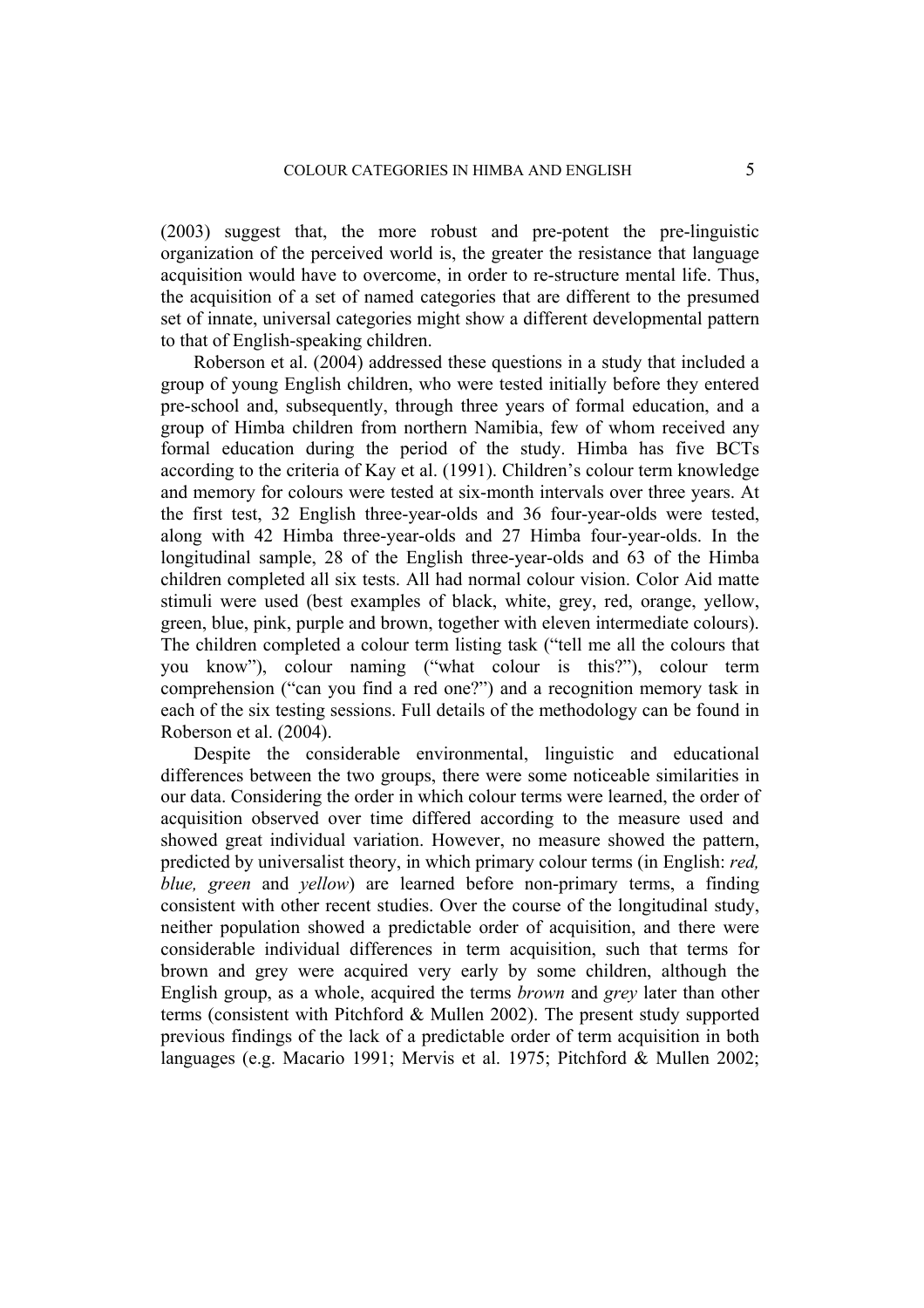Shatz et al. 1996).

Considering the trajectory of colour term acquisition in the two cultures, the longitudinal results suggested that children continue to refine their conceptual colour categories for some years after they first show evidence of term knowledge for 'focal' colours. Previous cross-sectional studies have found conflicting evidence about the age at which children reliably produce and use colour terms appropriately. This could be due to the wide range of methodologies used, the number of colour terms assessed, or to increased developmental variability introduced by the use of chronological, rather than language age as a measure, as suggested by Pitchford and Mullen (2003). A further possibility, uncovered by repeated testing in the present study, is the tendency of children to subsequently fail either to name or to comprehend a BCT that they had previously used correctly (the mean subsequent failure rate was 8% for both groups). Such error-prone performance may help to explain the inconsistency of previous estimates based on a single test of knowledge.

Children know that a set of terms refer to 'colour' and can select colour as a property on which to match objects as early as two years of age (Soja 1994). In the present study, three-year-olds in both cultures listed only colour terms when asked, demonstrating their understanding of colour as a dimension. However, even at the end of the study, some children from both language groups could not correctly apply all their BCTs (even though the English children had had three years of specific instruction). Despite the similarities in learning trajectory across the two populations, English children acquired their first colour words earlier than the Himba. Greater exposure to coloured objects and the increased cultural salience of colour in Western society may contribute to an earlier conceptual understanding of colour as a separable dimension. However, from then on, the differences between the groups are less marked than the similarities, which are clearly seen in their performance on the recognition memory tasks.

At the first time of testing, for both Himba and English children who knew no colour terms, the pattern of memory errors was very similar, and, crucially, neither pattern resembled that derived from the eleven basic categories of English. Both appeared to be based on perceptual distance rather than a particular set of predetermined categories. Additionally, for this group of children, there was no advantage in memory for the stimuli that were central (focal) to the BCTs in either language. This finding supports the hypothesis that the eleven basic categories that exist in English are not cognitive universals, and conflicts with the findings of some studies of infant colour categories (Bornstein, Kessen & Weiskopf 1976; Franklin & Davies 2004). We return to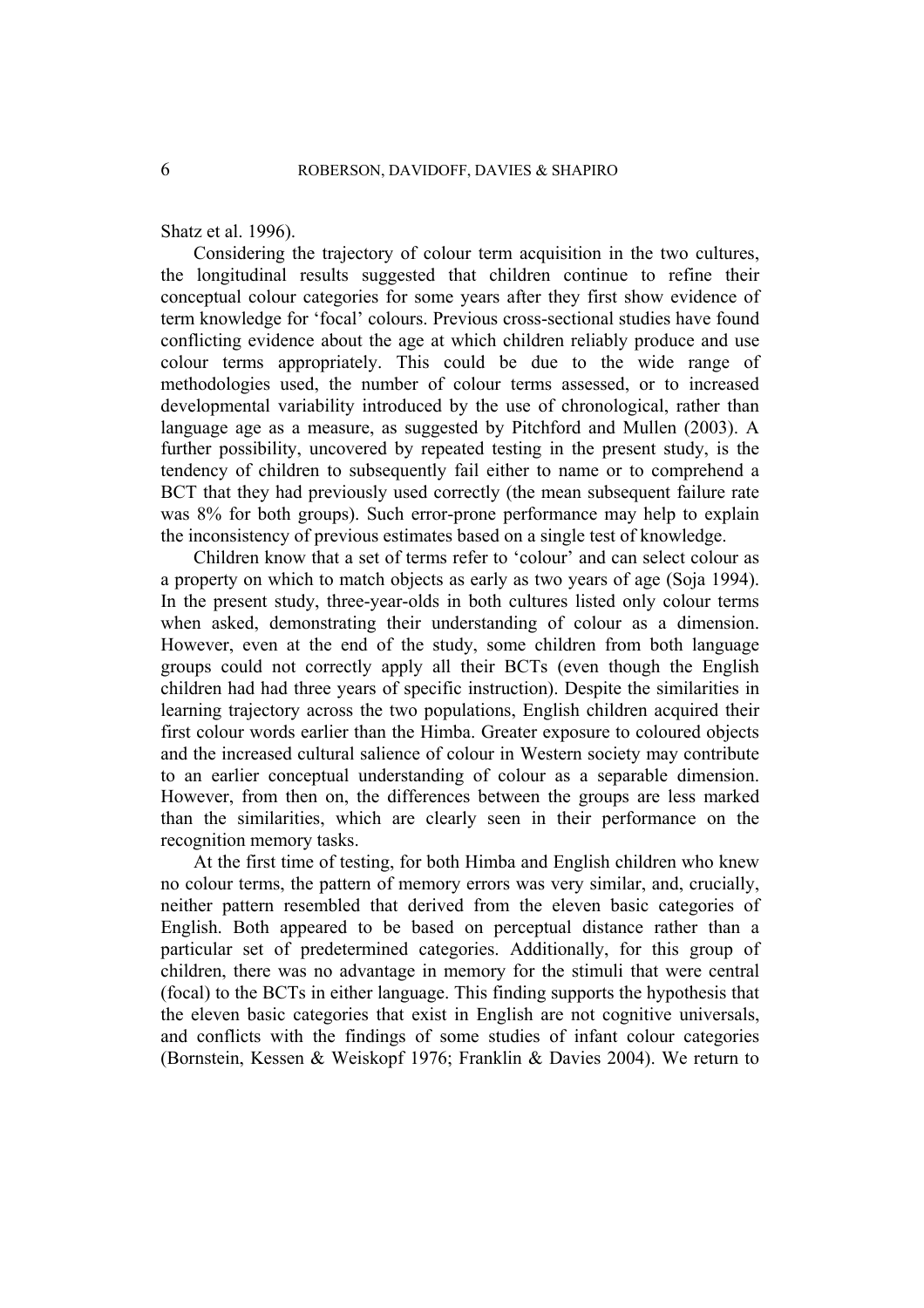this issue later in the discussion.

In our longitudinal study, from an initial reliance on perceptual similarity, an advantage for the (language appropriate) set of focal colours became evident as soon as children acquired colour terms. Of those children knowing one or more colour terms at the first time of testing, English children showed superior memory performance for the items that are focal to English, but not to Himba categories, while Himba children showed the reverse pattern. Such rapid divergence in the cognitive organization of colour for the two groups, from the time that the first terms are learnt, suggests that cognitive colour categories are learned rather than innate. Thus, these data, like those for adult Himba and Berinmo speakers, argue against an innate origin for the eleven basic colour terms in English.

For both populations, once colour terms were acquired, memory performance was determined by the number of terms known. Children made more correct identifications of focal items for terms that they knew than for terms that they did not, regardless of the absolute number of terms known. Thus, the effect of term knowledge on memory cannot be an artefact of superior memory, and language skills of children with higher general intelligence; children who knew more terms got the same proportion of the items they knew correct as those who knew few. Knowledge of even one colour term appears to change the cognitive organization of colour, and from this point on there are language-dependent differences between the two groups. Once knowledge is acquired, it appears to restructure the cognitive organization of colour in a reliable way, and this restructuring relates to term acquisition per se, not to maturation or educational input. Additionally, the type of recognition errors made changed over time. The perceptual distance of memory errors decreased as children learned more BCTs and, in most cases, more within-category than across-category errors were made at later tests.

Acquisition of term knowledge caused a reduction of memory errors, and these changed in nature over time. The effects of naming were particularly evident in the case of two items that were called by the same name in one language and by different names in another, such as navy blue, or dark orange. By the time children were six years old, the few errors that were made to these tiles were to within- rather than cross-category items, regardless of perceptual distance. It was not simply the case that improving memory allowed children to make fewer and less distant errors. There were two cases, however, in which perceptual and categorical errors could be directly contrasted. One was the navy blue tile, which lies perceptually between English focal blue and black. For English speakers, this tile is in the same category as the focal blue tile. For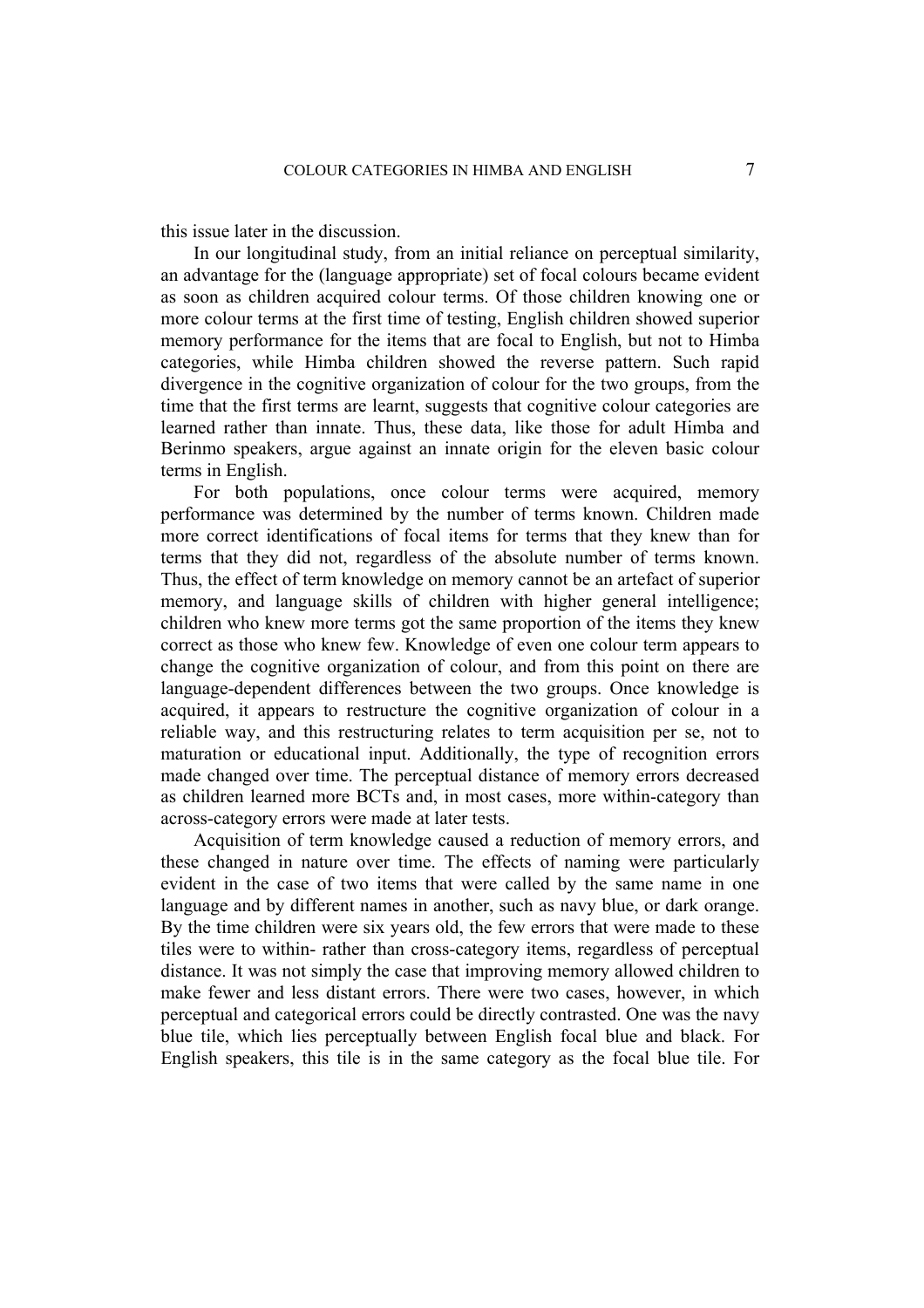Himba speakers, however, it is in the same category as the black tile (and both are equally focal). Within the test set, there was also a closer perceptual alternative than either of these; the English focal purple tile. If choices were only influenced by perceptual similarity, the purple tile should have been a more frequent erroneous choice than either the lighter blue or the black tile for both populations. A similar comparison was carried out for children's performance on the dark orange tile, which lies perceptually between English focal red and focal orange. For English speakers, this tile is in the orange category. For Himba speakers, however, it is in the same category as the red tile (and also focal). The red tile is also the closest perceptual alternative within the set. If choices were only influenced by perceptual similarity the most frequent erroneous choice for both populations would be the red tile. In both cases, errors in early tests were very varied, for both groups of children. In later tests, although there were fewer errors, these diverged and, within each language group, were significantly more likely to be made in connection with the best example of the category into which the tile fell. For example, by the sixth test, the only errors made by English children for the navy blue tile were to the focal blue tile. Over the same period, Himba children's errors narrowed until the only errors made were to the (within-category) black tile

The advantage for items central (focal) to children's native language categories also increased throughout the longitudinal study. Thus, the importance that Rosch gave to focality in establishing categories seems justified from the present data; nevertheless, it is important to stress that the focality is not universal but, as shown both at first testing and longitudinally, it is language dependent. For English children, this effect may be unsurprising since these are just the colours that are taught from the earliest age, and most readily available in their playthings. For Himba children, focality was determined on the basis of adult naming agreement. Those targets deemed focal were those for which over 90% of adults agreed on the name. Other targets received little adult naming agreement. Himba children do not encounter constant presentation, through printing, dyeing and screen images of best example, highly saturated colours. In their environment only muted, natural colours are encountered, for which adult naming might often disagree. Children should then learn more quickly those colours that adults reliably call by the same name, hence the more accurate results for 'focal' colours.

Himba, like many other traditional cultures, has fewer than eleven basic categories, each containing a wide range of exemplars, each extending to very desaturated colours, and with little inter-individual agreement among adults on where the best examples of categories are located (Roberson et al. 2000;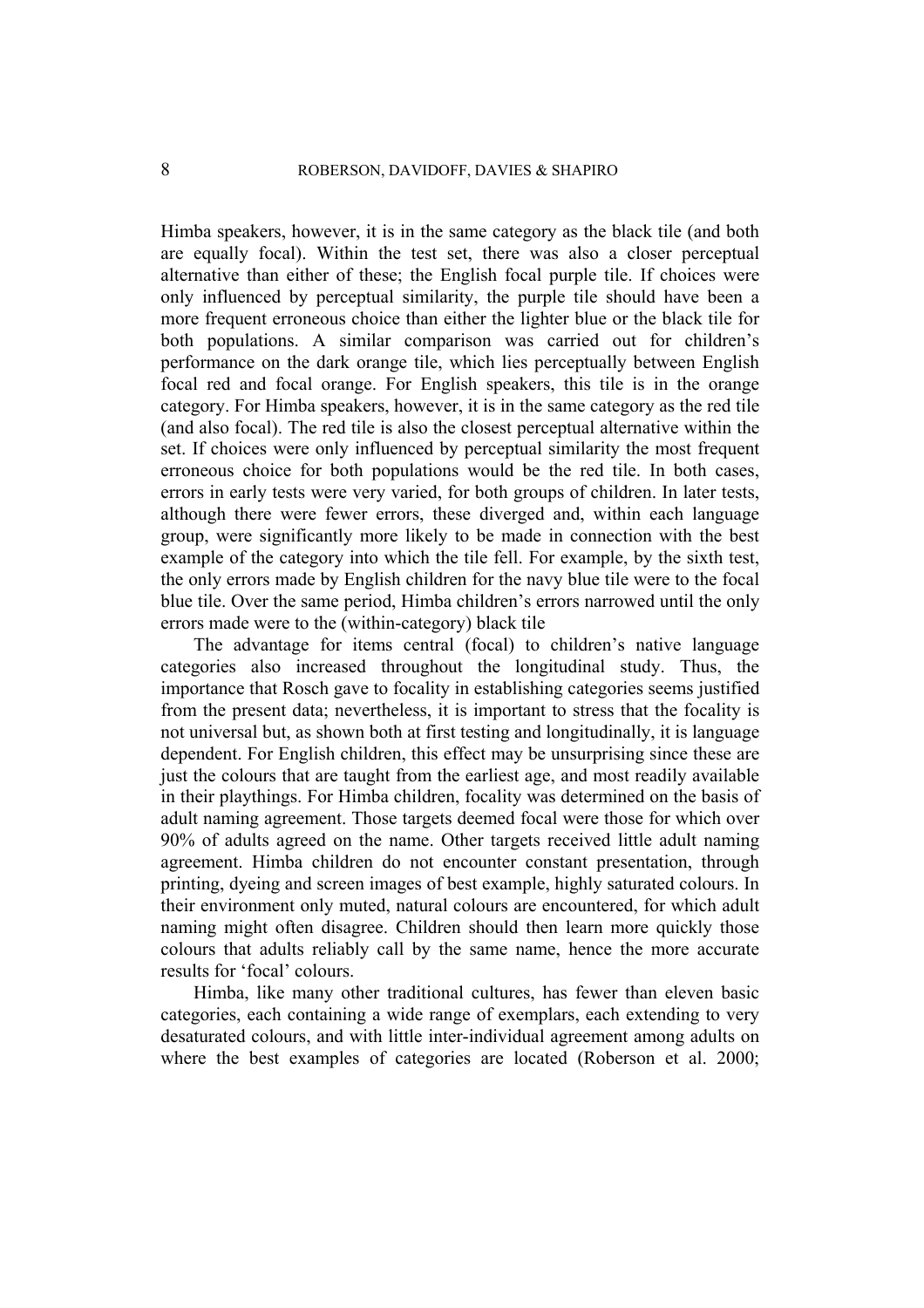MacLaury 1987; Rosch Heider & Olivier 1972). Without the full range of saturated stimuli that can be artificially produced, traditional communities may have no need of the finer categorical distinctions required when a wider variety is available, and thus lack the motivation to refine their colour lexicon further.

However, a large proportion of the world's major languages have the same number of colour categories, and one may ask why. It is possible that the eleven-colour organization yields the optimal combination of discriminability and cognitive economy for recognition and representation of large numbers of colours. If so, languages with fewer terms would gain by introducing / borrowing new terms, when increasing technological advances or contact with other cultures introduced a greater need to communicate more precisely about colour. Nevertheless, even if the eleven-term organization were found to be optimal, and eventually adopted by all cultures, it need not be innate.

Early studies by Bornstein and colleagues (Bornstein, Kessen & Weiskopf 1976; Sandell, Gross & Bornstein 1979) suggested that categorical divisions between red, green, blue and yellow might be innate and perceived categorically by both infants and other primates. However, there were methodological issues with these studies (Banks & Salapatek 1981; Werner & Wooten 1985) and, under controlled conditions, Davidoff, Goldstein and Fagot (2004) found qualitatively different colour categorization in humans and primates. Franklin and Davies (2004), using a preferential looking technique, found that 4-month-old infants showed categorical novelty preferences for a wide range of colour categories, both across hue boundaries (such as that between blue and green) and across brightness boundaries (such as that between pink and red), but there are reasons to be cautious of interpreting infant 'categorization' as resembling that acquired later in life.

Infants show remarkable abilities to form short-term dynamic 'on line' categories, within a preferential looking paradigm, for a wide range of stimuli such as cats and lions (Quinn & Eimas 1997), but these categorizations are labile and can change when the perceptual features of the input are changed (Rakison & Butterworth 1998a, 1998b). Moreover, recent work by Bremner and others (Bremner & Bryant 2001; Bremner & Mareschal 2004) suggests that colour and location information are processed separately in infants, and that dorsal and ventral streams of visual processing are not integrated until much later in development. This has been proposed as an explanation as to why children of 2-3 years of age often fail on other categorization tasks that infants appear to have passed, since it is around this age that children begin to try to integrate information about colour, shape, texture and location of stimuli. Xu and Carey (1996; Xu, Carey & Quint 2004) have also shown that, even at 12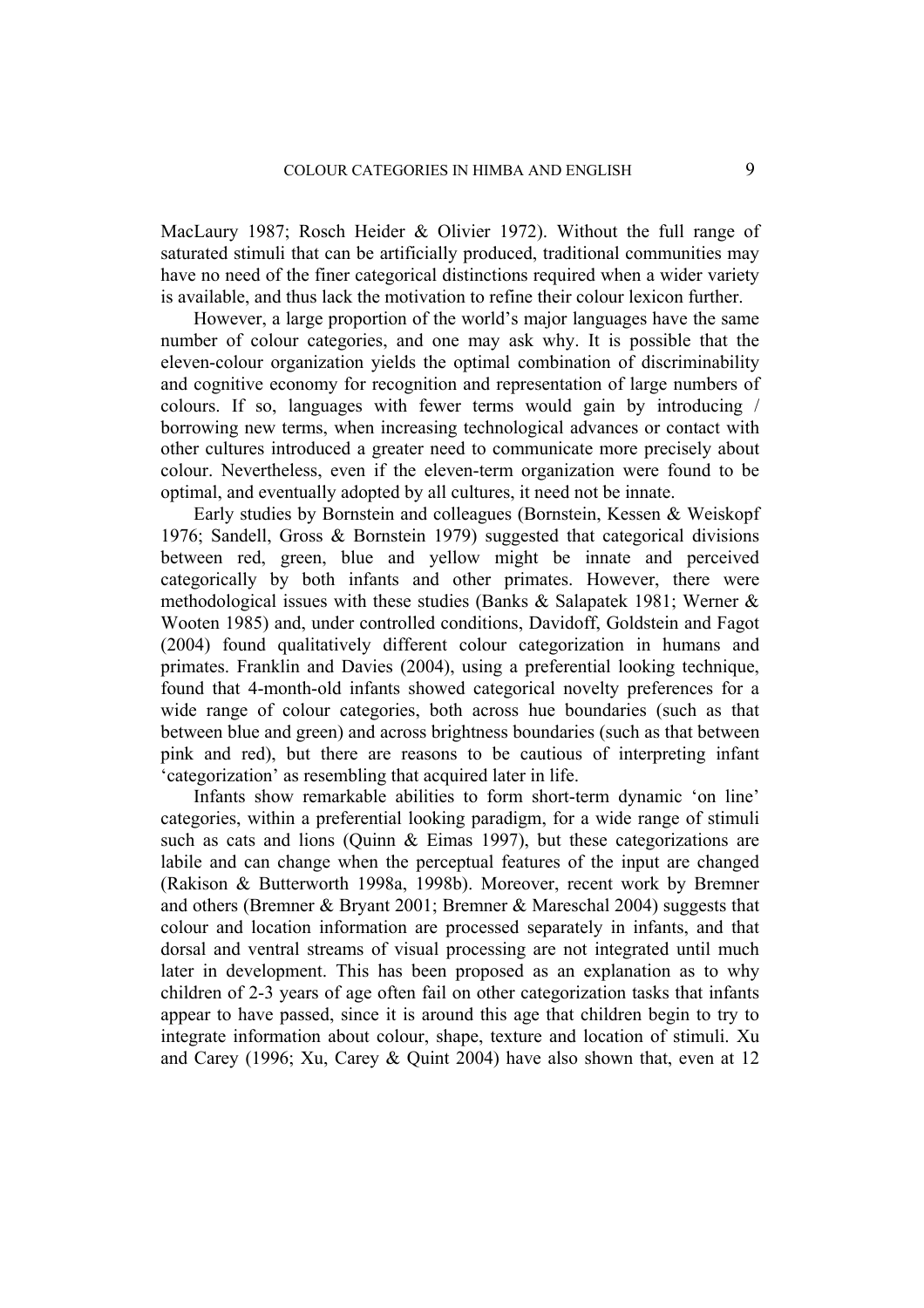months of age, infants fail to represent perceptual features of objects such as colour, size or pattern and they suggested that infants' representational systems only begin to distinguish kinds and properties of objects towards the end of the first year of life.

Given the difficulty in interpreting infant performance on preferential looking tasks, Roberson et al.'s (2004) study set out to examine when and how children acquire a set of colour categories appropriate to their own language and culture. The results suggest that children gradually acquire the organization of such categories, and progress gradually from an uncategorized organization of colour based on perceptual similarity (where dimensions are viewed as continua) to a structured organization of categories that varies across languages and cultures. The increase in the influence of linguistic categorization on memory for colours is progressive and cumulative in both groups. Moreover, without intensive adult input, colour category acquisition is universally slow and effortful.

## *References:*

- Andrick, G. R. & H. Tager-Flusberg. 1986. "The Acquisition of Colour Terms". *Journal of Child Language* 13.119-134.
- Banks, M. S. & P. Salapatek. 1981. "Infant Pattern Vision a New Approach Based on the Contrast Sensitivity Function". *Journal of Experimental Child Psychology* 31.1-45.
- Berlin, B. & P. Kay. 1969. *Basic Color Terms: their Universality and Evolution*. Berkeley: University of California Press.
- Binet, A. & T. Simon. 1916. *The Development of Intelligence in Children*. Baltimore: Williams & Wilkins.
- Bornstein, M. H. 1985. "On the Development of Color Naming in Young Children: Data and Theory". *Brain and Language* 26.72-93.
- —, W. Kessen & S. Weiskopf. 1976. "Color Vision and Hue Categorization in Young Human Infants". *Journal of Experimental Psychology: Human Perception and Performance* 2.115-129.
- Boroditsky, L. 2001. "Does Language Shape Thought?: Mandarin and English Speakers' Conceptions of Time". *Cognitive Psychology* 43.1-22.
- Bowerman, M. & S. Choi. 2003. "Space under Construction: Language-specific Spatial Categorization in First Language Acquisition". *Language in Mind: Advances in the Study of Language and Thought* ed. by D. Gentner & S. Goldin-Meadow, 387-429. Cambridge, Mass.: MIT Press.
- Boynton, R. M. 1997. "Insights Gained from Naming the OSA Colors". *Color Categories in Thought and Language* ed. by C. L. Hardin & L. Maffi, 135- 150. Cambridge: Cambridge University Press.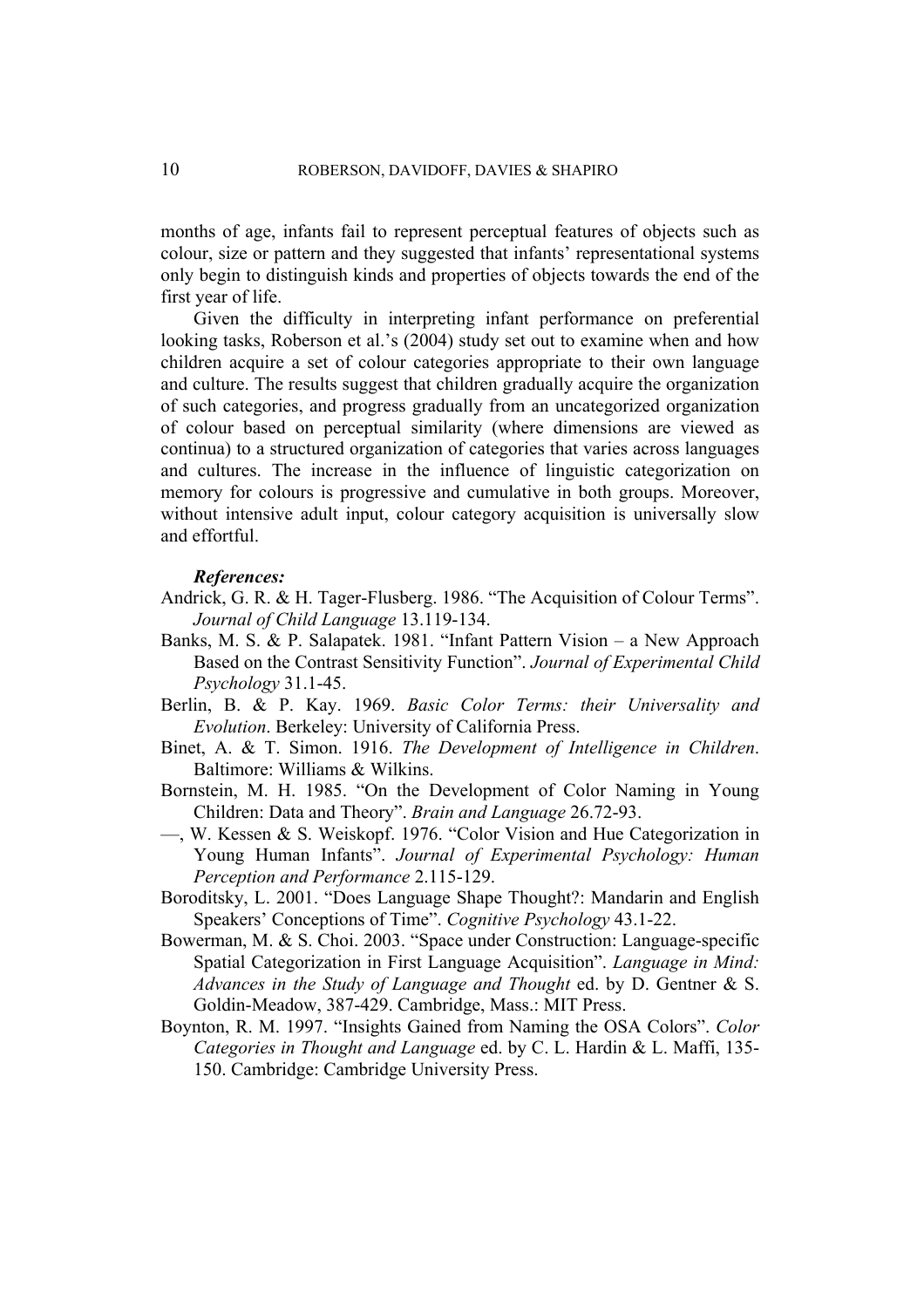- Bremner, A. & P. Bryant. 2001. "The Effect of Spatial Cues on Infants' Responses in the AB Task, With and Without a Hidden Object". *Developmental Science* 4.408-415.
- & D. Mareschal. 2004. "Reasoning … What Reasoning?" *Developmental Science* 7.419-421.
- Carey, S. 1978. "The Child as Word Learner". *Linguistic Theory and Psychological Reality* ed. by J. Bresnan, G. Miller & M. Halle, 264-293. Cambridge, Mass.: MIT Press.
- Choi, S., L. McDonough, M. Bowerman & J. Mandler. 1999. "Early Sensitivity to Language-specific Spatial Categories in English and Korean". *Cognitive Development* 14.241-268.
- Cruse, D. A. 1977. "A Note on the Learning of Colour Names". *Journal of Child Language* 4.305-311.
- Davidoff, J., I. Davies & D. Roberson. 1999. "Colour Categories of a Stone-Age Tribe". *Nature* 398.203-204, 402, 604.
- —, J. Goldstein & J. Fagot. 2004. "Monkeys Categorise Colours Differently to Humans". Poster presented at PICS 04: Progress in Colour Studies.
- Dedrick, D. 1996. "Color Language Universality and Evolution: on the Explanation of Basic Color Terms". *Philosophical Psychology* 9.497-524.
- Fasske, H., H. Jentsch & S. Michalk, eds. 1972. *Sorbischer Sprachatlas*, vol. 4. Bautzen: Domowina.
- Franklin, A. & I. R. L. Davies. 2004. "New Evidence for Infant Color Categories". *British Journal of Developmental Psychology* 22.349-377.
- Gennari, S. P., S. Sloman, B. Malt & W. T. Fitch. 2000. "Motion Events in Language and Cognition". *Cognition* 83.49-79.
- Goldstone, R. 1994. "Influences of Categorization on Perceptual Discrimination". *Journal of Experimental Psychology: General* 123.178- 200.
- —. 1998. "Perceptual Learning". *Annual Review of Psychology* 49.585-612.
- Guest, S. & D. L. Van Laar. 2000. "The Structure of Colour Naming Space". *Vision Research* 40.723-734.
- & D. L. Van Laar. 2002. "The Effect of Name Category and Discriminability on the Search Characteristics of Colour Sets". *Perception*  31.445-461.
- Gumperz, J. J. & S. C. Levinson. 1997. "Rethinking Linguistic Relativity". *Current Anthropology* 32.613-623.
- Jameson, K. A. & N. Alvarado. 2003. "Differences in Color Naming and Color Salience in Vietnamese and English". *Color Research and Application* 28.113-138.
- Kay, P., B. Berlin & W. Merrifield. 1991. "Biocultural Implications of Systems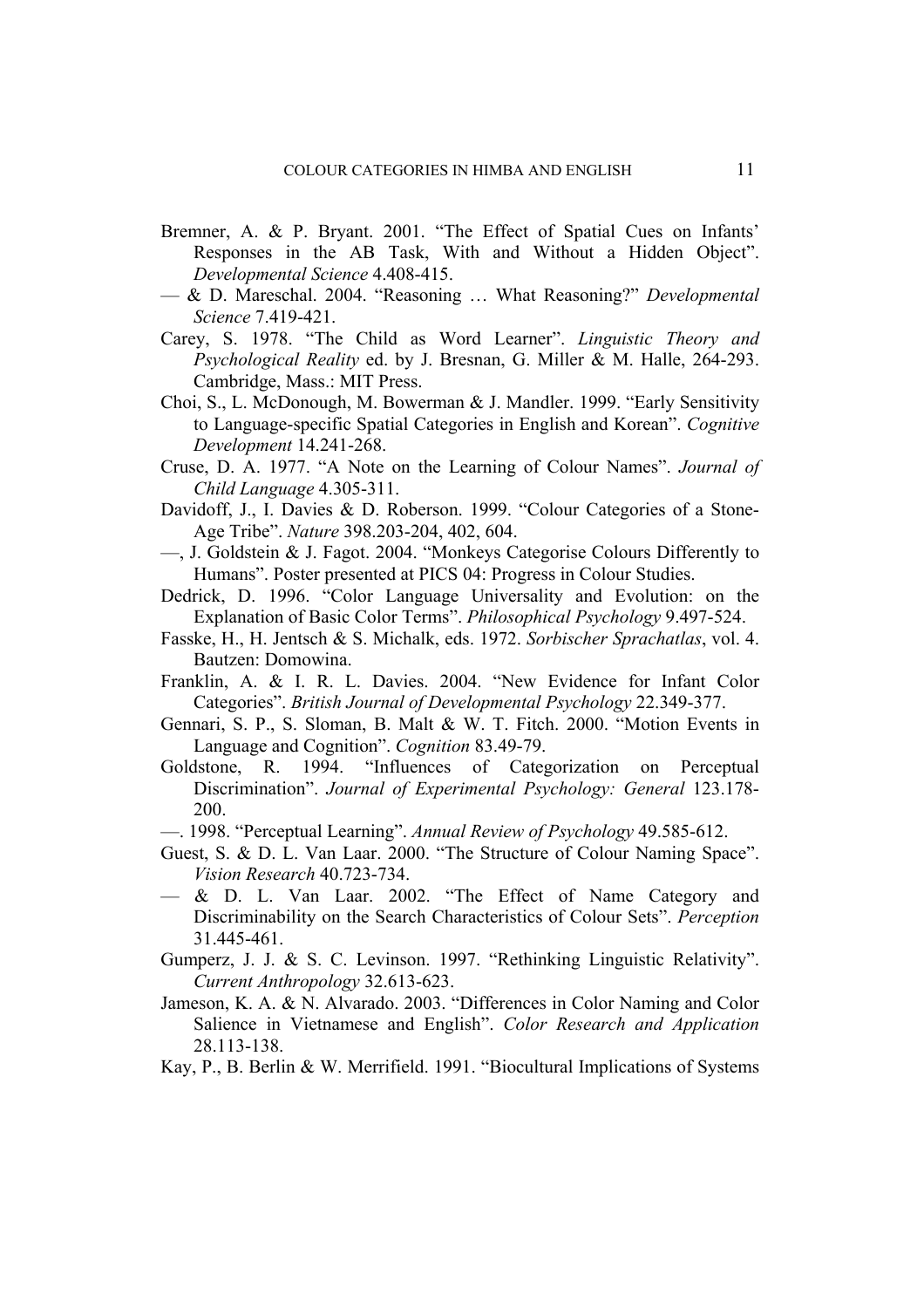of Color Naming". *Journal of Linguistic Anthropology* 1.12-25.

- Levinson, S. C. 1996. "Language and Space". *Annual Review of Anthropology*  25.353-382.
- —, S. Kita, D. B. M. Haun & B. H. Rasch. 2002. "Returning the Tables: Language Affects Spatial Reasoning". *Cognition* 84.155-188.
- Lin, H., M. R. Luo, L. W. MacDonald & A. W. S. Tarrant. 2001. "A Crosscultural Colour-naming Study, Part I: Using an Unconstrained Method". *Color Research and Application* 26.40-60.
- Lucy, J. A. 1992. *Language and Diversity of Thought: a Reformulation of the Linguistic Relativity Hypothesis*. Cambridge: Cambridge University Press.
- Macario, J. F. 1991. "Young Children's Use of Colour in Classification: Foods and Canonically Coloured Objects". *Cognitive Development* 6.17-46.
- MacLaury, R. E. 1987. *Color and Cognition in Mesoamerica: Constructing Categories as Vantages*. Austin: University of Texas Press.
- Malt, B. C. & E. C. Johnson. 1998. "Artifact Category Membership and the Intentional-historical Theory". *Cognition* 66.79-85
- McNeill, N. B. 1972. "Colour and Colour Terminology". *Journal of Linguistics* 8.21-33.
- Mervis, C. B., J. Bertrand & J. R. Pani. 1995. "Transaction of cognitivelinguistic Abilities and Adult Input: a Case-study of the Acquisition of Color Terms and Color-based Subordinate Object Categories". *British Journal of Developmental Psychology* 13.285-302.
- —, J. Catlin & E. Rosch. 1975. "Development of the Structure of Color Categories". *Developmental Psychology* 11.54-60.
- Munnich, E. & B. Landau. 2003. "The Effects of Spatial Language on Spatial Representation: Setting Some Boundaries". *Language in Mind: Advances in the Study of Language and Thought* ed. by D. Gentner and S. Goldin-Meadow, 113-156. Cambridge, Mass.: MIT Press.
- Özgen, E. & I. R. L. Davies. 1998. "Turkish Color Terms: Tests of Berlin and Kay's Theory of Color Universals and Linguistic Relativity". *Linguistics*  36.919-956.
- & I. R. L. Davies. 2002. "Acquisition of Categorical Color Perception: a Perceptual Learning Approach to the Linguistic Relativity Hypothesis". *Journal of Experimental Psychology: General* 131.477-493.
- Pilling, M., A. Wiggett, E. Özgen & I. R. L. Davies. 2003. "Is Color Categorical Perception Really Perceptual?" *Memory and Cognition* 31.538- 551.
- Pitchford, N. J. & K. T. Mullen. 2001. "Conceptualization of Perceptual Attributes: a Special Case for Color?" *Journal of Experimental Child Psychology* 80.289-314.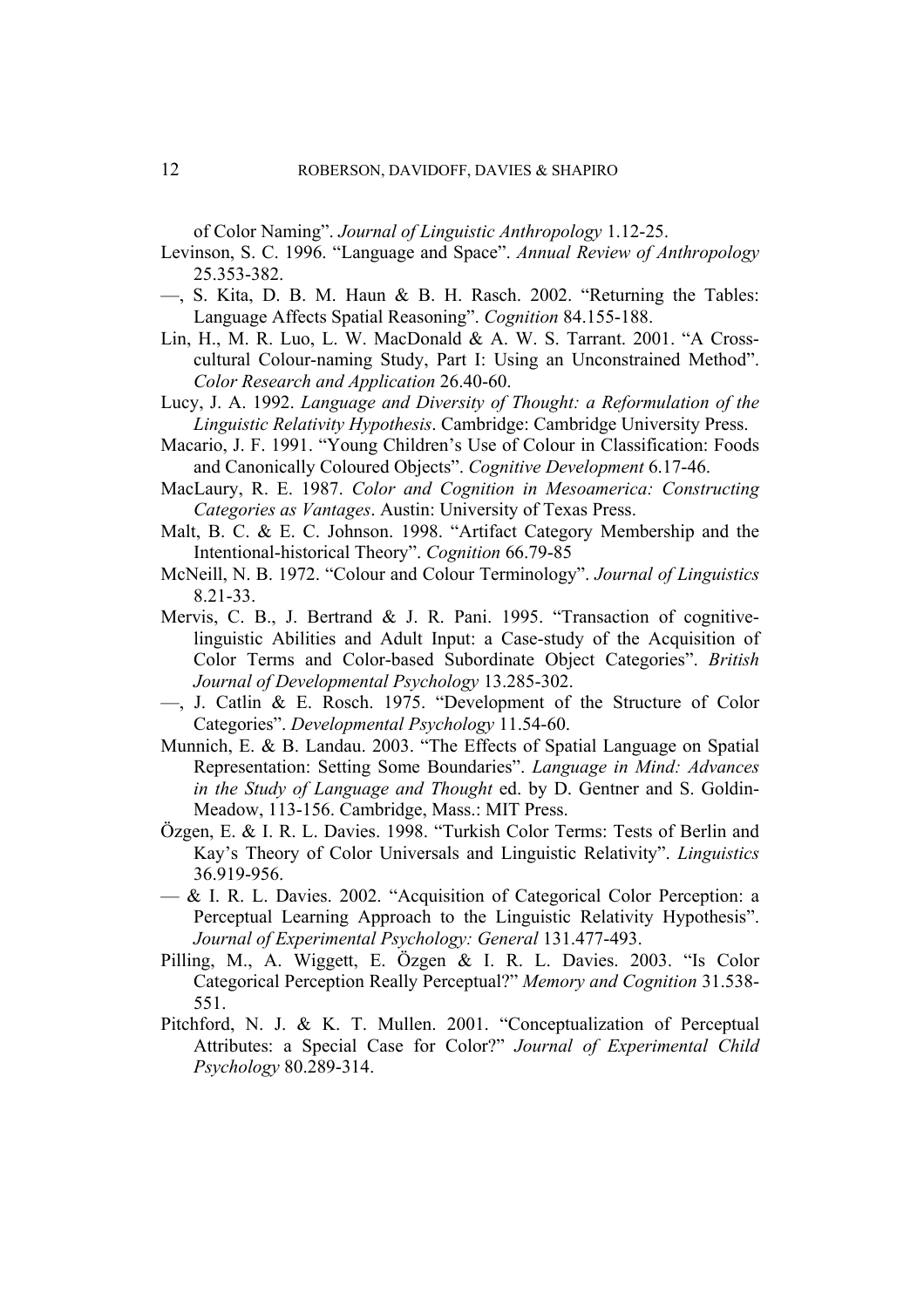- $-\&$  K. T Mullen. 2002. "Is the Acquisition of Basic-colour Terms in Young Children Constrained?" *Perception* 31.1349-1370.
- & K. T. Mullen. 2003. "The Development of Conceptual Colour Categories in Pre-school Children: Influence of Perceptual Categorization". *Visual Cognition* 10.51-77.
- Quinn, P. C. & P. D. Eimas. 1997. "A Re-examination of the Perceptual-toconceptual Shift in Mental Representations". *Review of General Psychology* 1.271-287.
- Rakison, D. H. & G. E. Butterworth. 1998a. "Infants' Use of Object Parts in Early Categorization". *Developmental Psychology* 34.49-62.
- & G. E. Butterworth. 1998b. "Infants' Attention to Object Structure in Early Categorization". *Developmental Psychology* 34.1310-1325.
- Rice, M. 1980. *Cognition to Language: Categories, Word Meanings, and Training*. Baltimore: University Park Press.
- Roberson, D. & J. Davidoff. 2000. "The Categorical Perception of Colours and Facial Expressions: the Effect of Verbal Interference". *Memory and Cognition* 28.977-986.
- —, J. Davidoff & N. Braisby. 1999. "Similarity and Categorization: Neuropsychological Evidence for a Dissociation in Explicit Categorization Tasks". *Cognition* 71.1-42.
- —, J. Davidoff, I. R. L Davies & L. R. Shapiro. 2004. "The Development of Color Categories in Two Languages: a Longitudinal Study". *Journal of Experimental Psychology: General* 133.554-571.
- —, J. Davidoff, I. R. L Davies & L. R. Shapiro. 2005. "Color Categories: Evidence for the Cultural Relativity Hypothesis". *Cognitive Psychology* 50.378-411.
- —, J. Davidoff & L. Shapiro. 2002. "Squaring the Circle: the Cultural Relativity of Good Shape". *Journal of Cognition and Culture* 2.29-53.
- —, I. Davies & J. Davidoff. 2000. "Colour Categories Are Not Universal: Replications and New Evidence from a Stone-Age Culture". *Journal of Experimental Psychology: General* 129.369-398.
- Rosch Heider, E. 1972. "Universals in Color Naming and Memory". *Journal of Experimental Psychology* 93.10-20.
- & D. C. Olivier. 1972. "The Structure of the Color Space in Naming and Memory for Two Languages". *Cognitive Psychology* 3.337-354.
- Sandell, J. H., C. G. Gross & M. H. Bornstein. 1979. "Color Categories in Macaques". *Journal of Comparative and Physiological Psychology* 93.626- 635.
- Sandhoffer, C. M. & L. B. Smith. 1999. "Learning Color Words Involves a System of Mappings". *Developmental Psychology* 35.568-679.